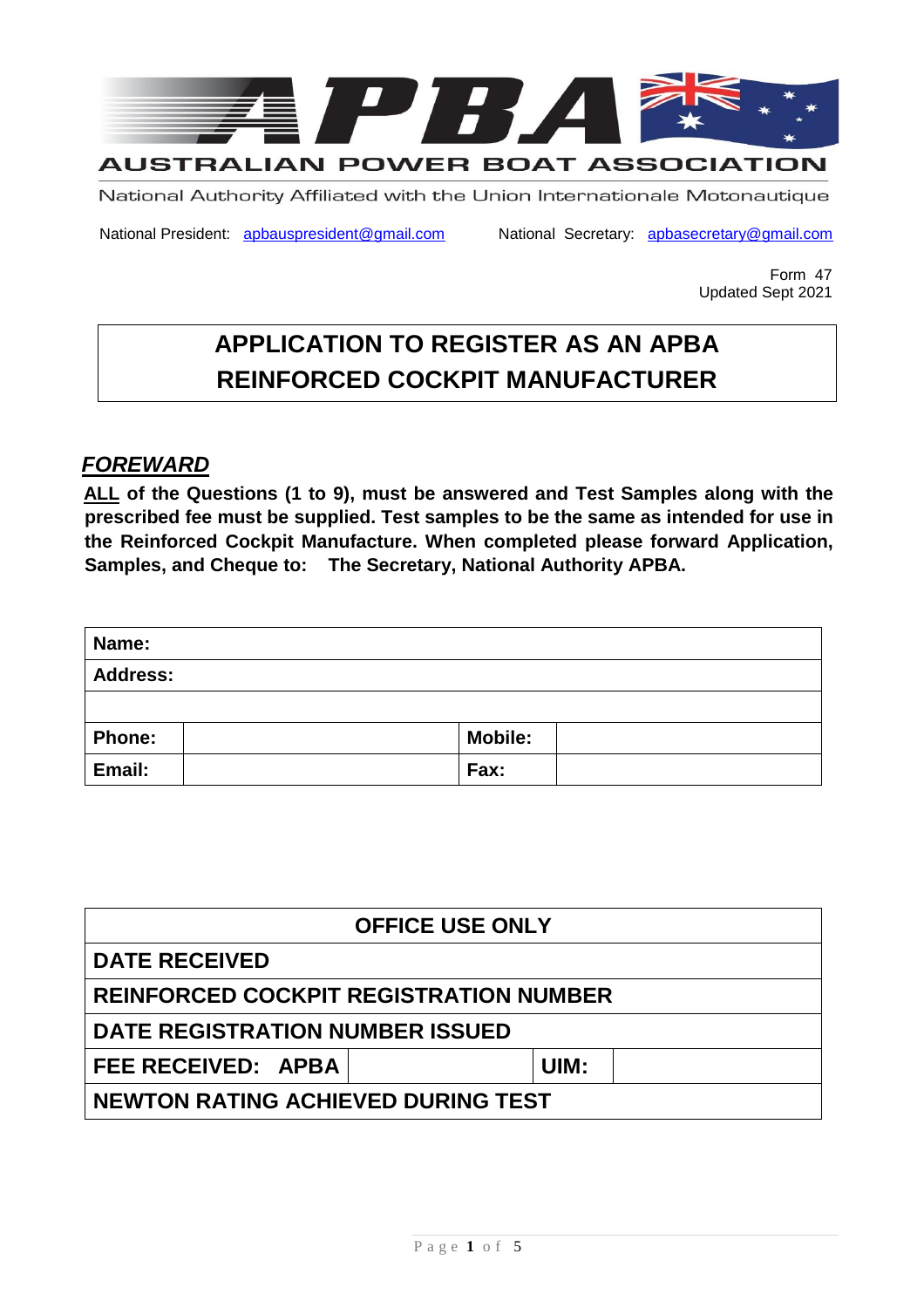# REINFORCED COCKPIT QUESTIONNAIRE

- 1. Enclose a complete set of drawings of the Reinforced Cockpit, showing internal and external  $width(s)$ , length and height.
- 2. Detail precisely, how the Reinforced Cockpit is to be fastened to the Hull.

3. Explain in detail, how the driver is protected from impact with water and / or debris in an accident.

4. Explain how seats and restraint systems are fastened to the Reinforced Cockpit. (Specify bolt size and materials)

5. If a Canopy is to be fitted, explain how it is attached to the Reinforced Cockpit. (Detail such items as, the hinge, bolt sizes, locking systems etc).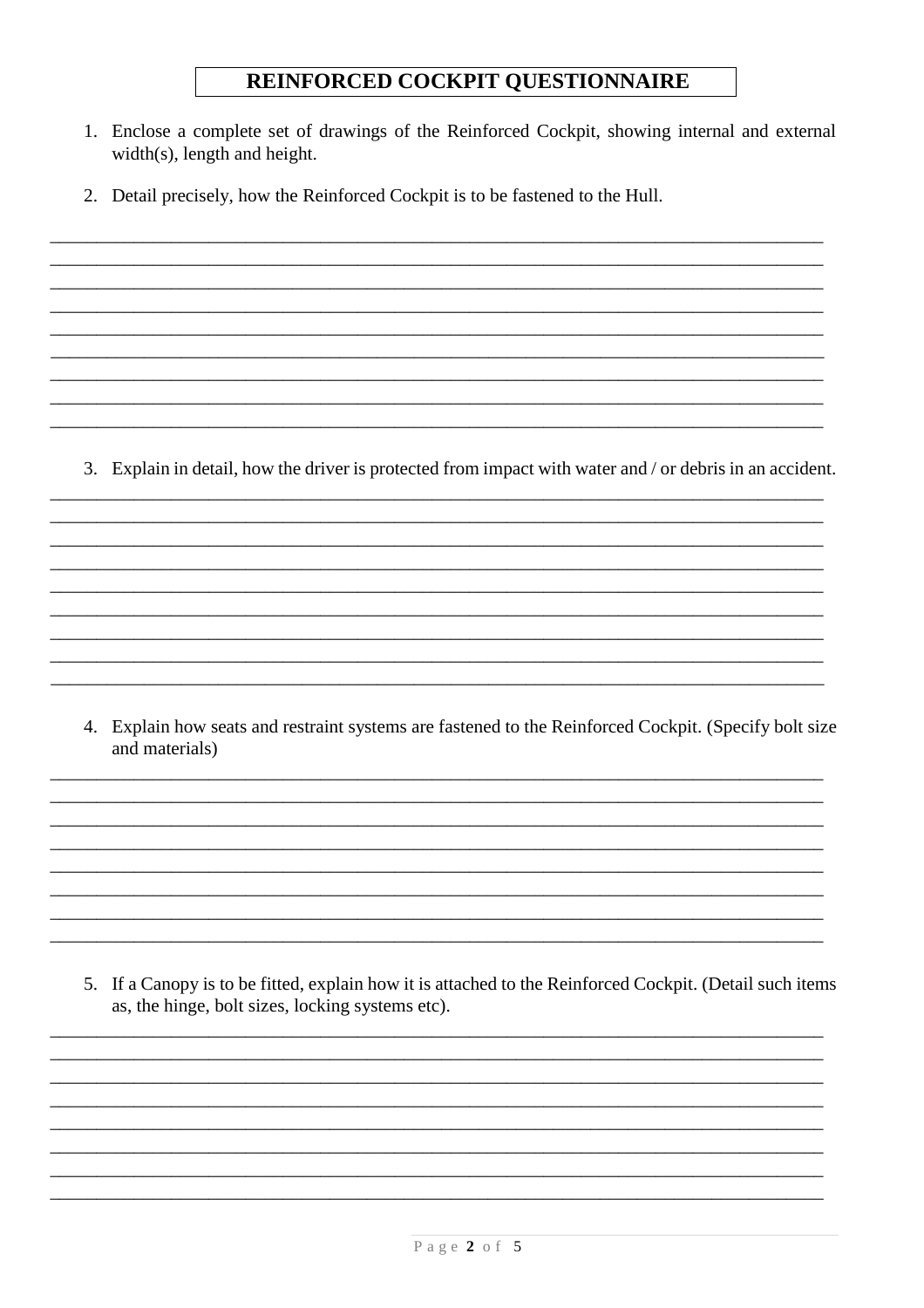6. Provide / explain any additional test data that has been carried out during development.

7. Describe the floatation material or system used, its location and effective support.

8. Detail the material and location of all Reinforced Cockpit interior cushioning or energy absorption.

9. Explain any Safety Features that have been built into the boat.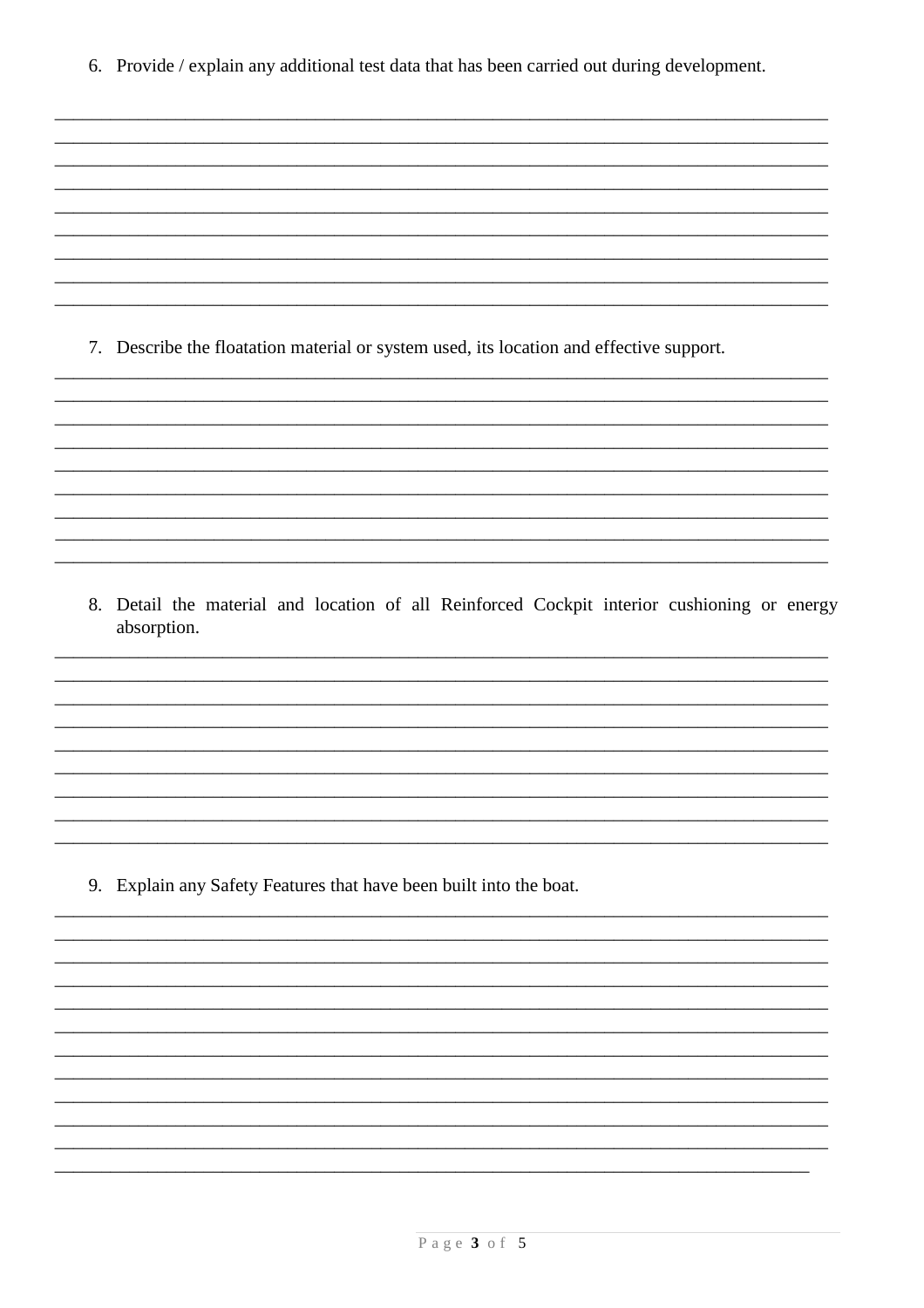# **REINFORCED COCKPIT COMMITTEE**

# **2014 COCKPIT TEST STANDARDS**

The following is to be read in conjunction with Group 1000 rules as printed in the Rule Book.

#### **Sample Construction Requirements as per Rule 1002.41**

- 1. Sample quantity must be three (3), one of which must include a sample of the joint / bonding of the cockpit halves, transverse to the length of the sample.
- 2. Trimmed sample size must be  $100 \text{mm} \pm 1.0 \text{mm}$  wide x  $800 \text{mm} \pm 5 \text{mm}$  long, with the width being parallel.
- 3. For fibre orientation the 800mm length being parallel with the bottom surface of the intended homologated Cockpit.
- 4. Samples must be laminated on a flat surface using the same manufacturing process, material, and fibre orientation's as the intended homologated Cockpit construction.
- 5. The sample must have uniform thickness with no core crushing along any edges.
- 6. The sample must have one molded face and the other being un-molded, the molded face will be taken as being the external surface of the cockpit during testing.
- 7. The samples must be representative of the thinnest lay-up of the Reinforced Cockpit.
- 8. The sample and Reinforced Cockpit must be manufactured using balanced or unbiased materials.

#### **Sample Test Method as per Rule 1002.42**

- 1. The sample will be supported across its full width perpendicular to the 800mm edge by two (2) parallel 25mm steel bars at 500mm apart. The load will be applied equally through two (2) 25mm steel bars, each 167mm parallel from each support.
- 2. The molded face of the sample will have the load applied and the un-molded face will support the sample.
- 3. The load will be applied at 0.4mm / sec and the deflection will be measured at the two Ø25mm steel bars applying the load within 2 minutes.

#### **Sample Test Requirements as per Rule 1002.43**

- 1. The sample when loaded with the force of either 2000, 3000 or 5000 Newton must have no more than a maximum deflection of 25mm without the sample failing.
- 2. The sample weight in grm/m2 will be calculated, skin thickness and sample thickness will be measured to enable inspection and comparison of damaged homologated cockpits.
- 3. Further non-destructive test analysis methods maybe used to compare test samples which homologated cockpits during the life of each cockpit.

#### **Sample Manufacturing Information as per Rule 1002.44**

- 1. Ply laminating sequence stating which ply is the molded face.
- 2. Ply Materials.
- 3. Ply weave styles
- 4. Ply material weight in gram/m2 (dry weight i.e. without resin).
- 5. Ply orientation (where 0\*is parallel with the 800mm edges)
- 6. Core material and density in lbs/ft3 or kg/m3
- 7. Manufacturing method (stating vacuum, pressure, and temperatures.
- 8. A 100mm x 100mm sample of all materials used (resin samples not required.).